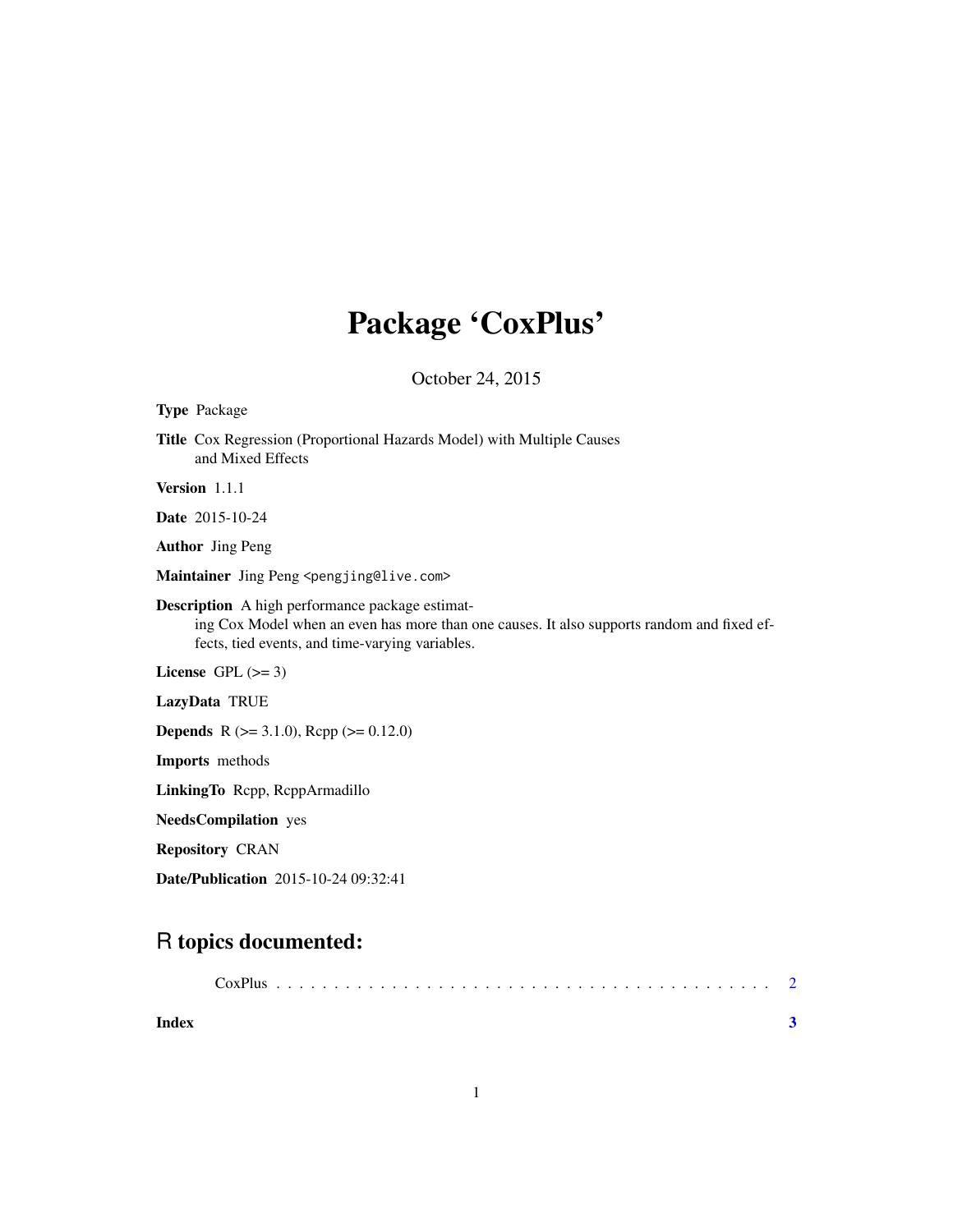<span id="page-1-0"></span>

#### Description

A high performance package estimating Proportional Hazards Model when an even can have more than one causes, including support for random and fixed effects, tied events, and time-varying variables.

#### Usage

```
fastCox(head, formula, par = list(), data = NULL)
```
#### Arguments

| head    | A data frame with 4~5 columns: start, stop, event, weight, strata (optional).  |
|---------|--------------------------------------------------------------------------------|
| formula | A formula specifying the independent variables                                 |
| par     | A optional list of parameters controlling the estimation process               |
| data    | The dataset, a data frame containing observations on the independent variables |

#### Value

A list containing the estimated parameters

#### References

1. Jing Peng, Ashish Agarwal, Kartik Hosanagar, and Raghuram Iyengar. Towards Effective Information Diffusion on Social Media Platforms: A Dyadic Analysis of Network Embeddedness. Working Paper.

2. Jing Peng, Ashish Agarwal, Kartik Hosanagar, and Raghuram Iyengar. Toward Effective Social Contagion: A Micro Level Analysis of the Impact of Dyadic Network Relationship. In Proceedings of the 2014 International Conference on Information Systems.

#### Examples

```
# Simulate a dataset. lam=exp(x), suvtime depends on lam
x = rnorm(5000)suvtime = -log(runif(length(x)))/exp(x)# Censor 80% of events
thd = quantile(suvtime, 0.2)event = as.numeric(suvtime \leq thd)suvtime[suvtime>thd] = thd
# The estimates of beta should be very close to 1, the true value
head = cbind(start=0,stop=suvtime,event=event,weight=1)
est = fastCox(head,~x)
```